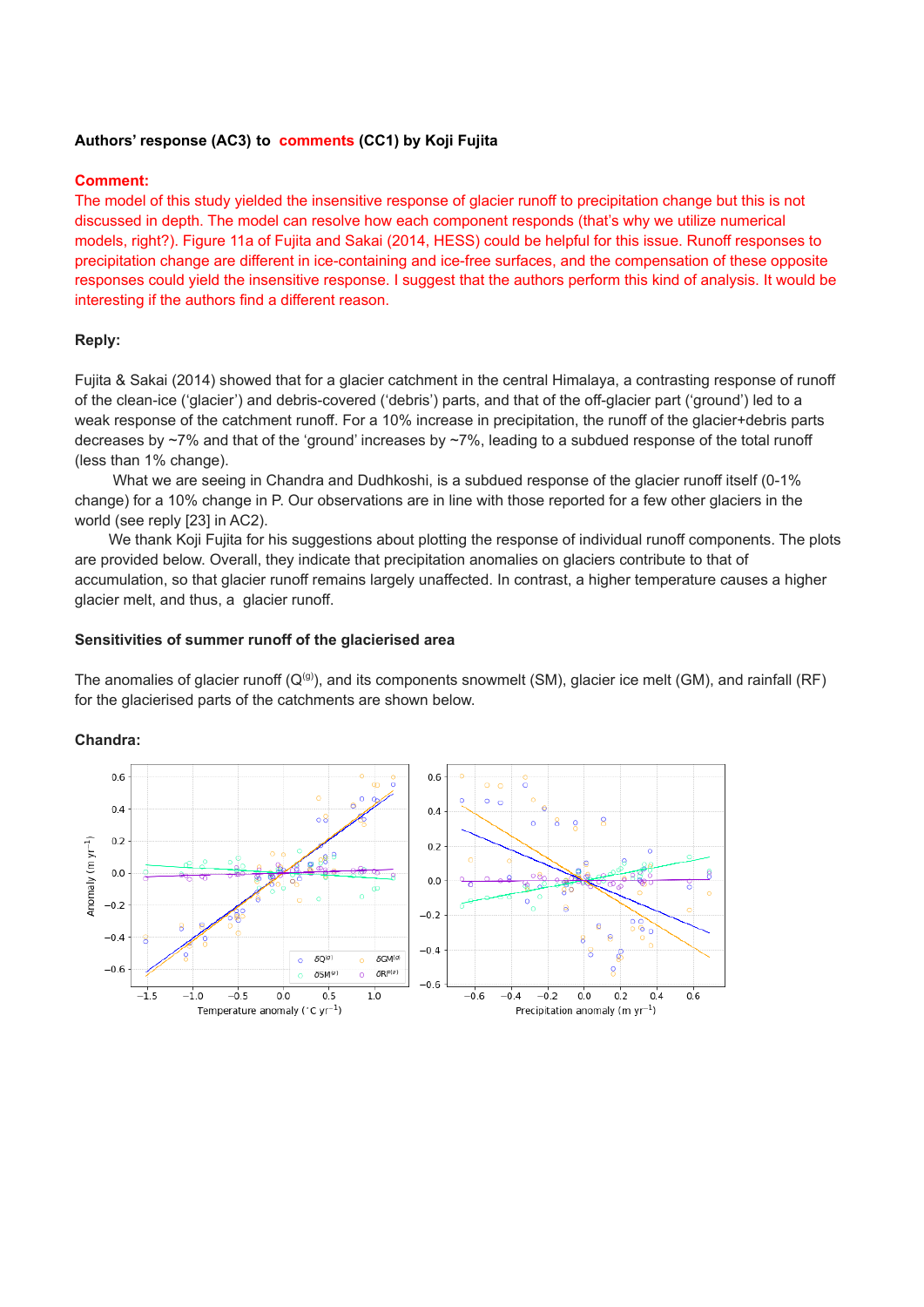#### **Upper Dudhkoshi:**



In both the catchments, rising GM with mean summer temperature causes a high temperature sensitivity of  $Q^{(g)}$  $(410\pm28$  and  $435\pm72$  mm yr<sup>-1 o</sup>C<sup>-1</sup>). RF and SM are largely unaffected by the changes with temperature. A weak (insignificant) decline in SM in Chandra with increasing summer temperature is likely due to a weak but insignificant anticorrelation  $(r = -0.3)$  between summer temperature and annual precipitation.

With increasing precipitation, RF remains unchanged and SM shows a very weak (Chandra) or no (Dudhkoshi) increase. Thus a higher precipitation contributes mostly to snow accumulation on glaciers. In addition, a higher snowcover and/or an association between higher-than-normal precipitation and less-than-normal temperature, causes a weak decline in GM, and consequently, in  $Q^{(g)}$  (-0.12±0.08 and 0.00±0.02 mm yr<sup>1</sup> mm<sup>-1</sup>).

#### **Sensitivities of summer runoff of the non-glacierised area**

The anomalies of off-glacier runoff  $(Q<sup>(r)</sup>)$ , and its components, surface runoff  $(R)$  and groundwater/baseflow  $(G)$ are plotted below. The corresponding evapotranspiration (ET) anomalies are also shown.

### **Chandra:**